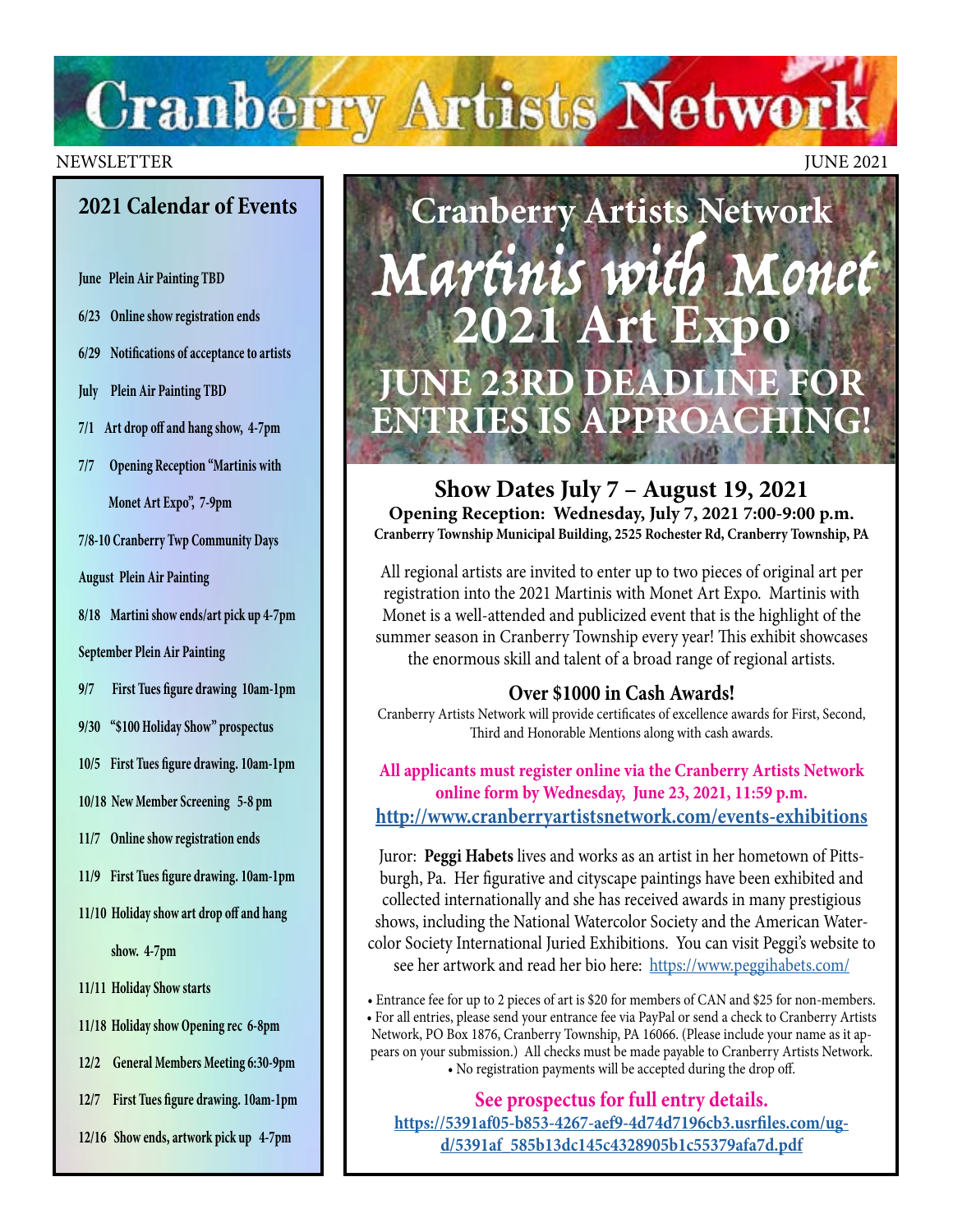

## **JUNE FEATURED ARTIST POLLY MILLS WHITEHORN**

**Polly received professional training in apparel design at the Fashion Institute of Technology, followed by a successful career in clothing design and later as a nationally recognized quiltmaker and fiber artist. Additionally she earned certificates in both Non Profit Management and Fundraising Management working 7 years in an Arts Management position for an arts council in New York.** 

**With the advent of digital photography Polly was intrigued with the ease of use and endless creative possibilities. As an artist she combines her passion for photography along with fiber and teaches workshops on transferring imagery to fabric. She continues to challenge herself daily.**

**From her cache of photos she layers images and textures creating dreamlike photographs. As avid world traveler she enjoys photographing music and dance performances along with ethnic cultural events.**

**Polly's fine art work has been exhibited in corporate venues, libraries and galleries and is found in private and corporate collections. Clients for her commercial work include media publications, musicians, artists and executives. She is a current member and past board member of the Pittsburgh Society of Artists, American Society of Media Professionals, Fiber Arts Guild of Pittsburgh, Cranberry Artist Network and AG Works.**

**Whitehorn moved to Pittsburgh from New York in 2012**



Polly Mills Whitehorn received an Honorable Mention Juror's Award from Wendi Schneider for the image Last Peony. This image along Lace Cap Hydrangea was chosen as part of the "botanical" exhibit at the ASmith Gallery in Johnson City, Texas. The exhibit dates are June 4-July 15. There will be a virtual reception on Saturday, June 26 at 4:00pm CDT on Facebook Live..



**polly.whitehorn@me.com [www.pollywhitehorn.com](http://www.pollywhitehorn.com)**

Polly Mills Whitehorn was presented with a Merit Award for Photography by the Greensburg Art Center for her submission, Pittsburgh Botanic Garden, Dogwood Meadow-Fall 2020. The 2021 Biennial Greensburg Juried Art Show will continue until June 25, 2021. The Greensburg Art Center is located at 230 Todd School Road, Greensburg. Call 724.837.6791 for gallery hours.



Impressions, a solo show of Fine Art Photography by Polly Mills Whitehorn will be at the Beacon Art Shortwave Gallery in Stone Harbor New Jersey. The exhibit will include figurative, architectural and beach images. Exhibit dates are July 11-July 31, 2021. The Opening Reception will be on Sunday, July 11 from 11am-2pm. The gallery is located at 9410 Second Ave, Stone Harbor, NJ.



Polly Mills Whitehorn had two black and white images selected for a themed, juried show entitled Full Circle at Pittsburgh's Concept Gallery. Exhibit dates are July 10-August 28, 2021. Concept Gallery is located at 1031 South Avenue Braddock. The gallery is currently open by appointment only Tuesday – Saturday 10-4. Please check with the gallery for updates on gallery visit guidelines: 412.242.9200.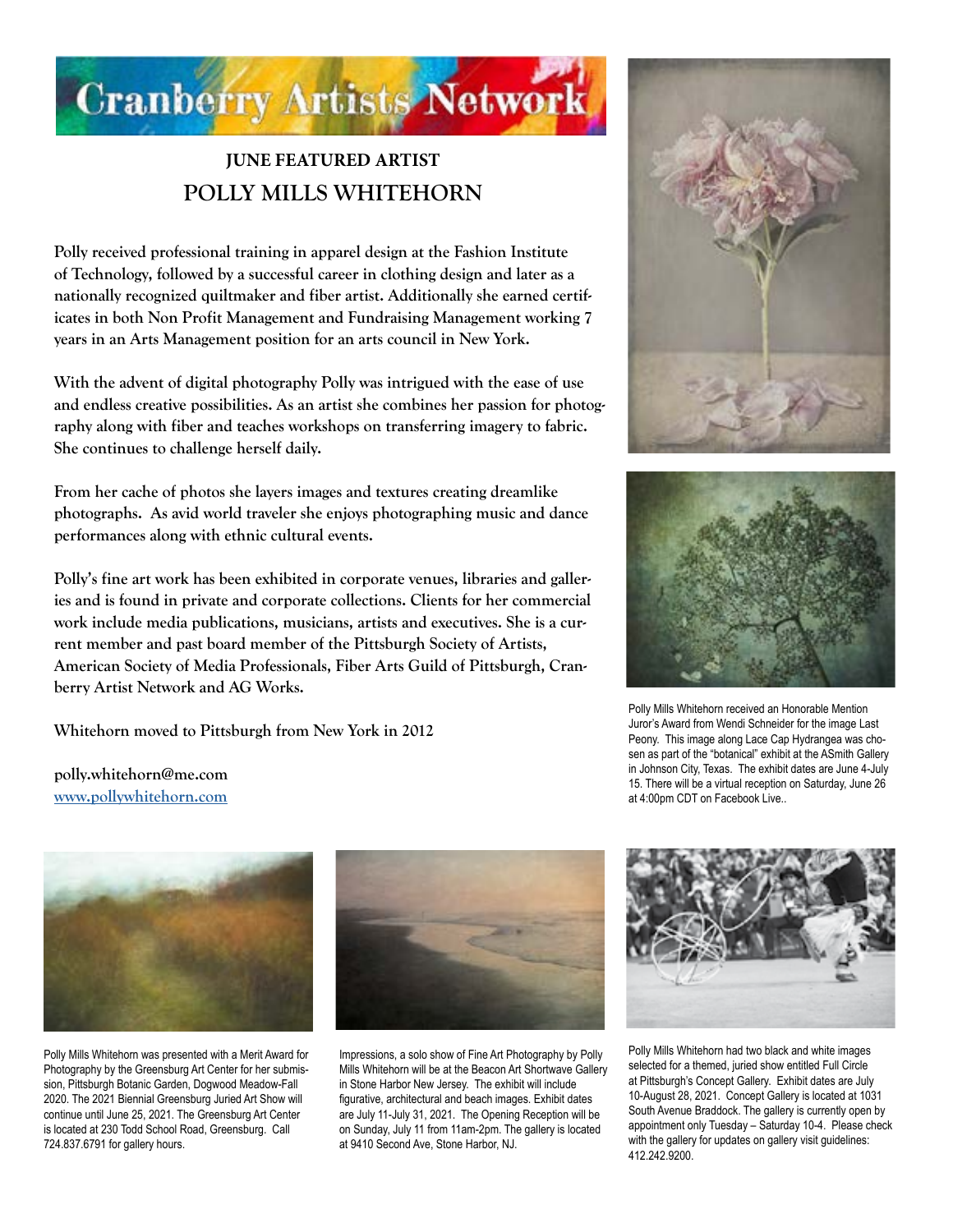

MEMBER NEWS



Congratulations to CAN member **[Steph Moraca](https://www.stephmoracafineart.com/)** for winning the Westmoreland Arts Nationals Best In Show for her painting: Naples Sunset.

**Gina Judy** received the First Place Award in the The Butler Associated Artists of Pittsburgh Art Is Show at Butler Art Center for her watercolor Ballet Series VII: All Dressed

**Lynda Kirby** received the Digital Award of Distinction at the Latrobe Art Center Annual Open Show for her piece Mountain of Garbage. The show will be on display through June 5th.







**Patricia Young** spent two weeks at Ghost Ranch NM, painting in an artist residency program. She was able to paint the remarkable landscapes of the Southwest and be housed and fed. The weather was pleasant with rain and sun helping to make a different environment as the weeks rushed by. Painting the early morning sunrise the first day. Pastel painting 18x24.

## **CALL FOR ARTISTS**

**AFIBERART** INTERNATIONAL-2022 **HIBITION OF CONTEMPORARY FIBER A** 

#### **SUBMISSIONS DUE 8/31/21** CaFé: www.callforentry.org

EXHIBITION: JUNE 3 - AUGUST 20, 2022 FOR ONLINE APPLICATION OR MORE INFO: FIBERARTINTERNATIONAL.ORG FIBERARTINTERNATIONAL@GMAIL.COM INEMATED BY THE FIRERAFTS GULD OF INTERLINDING MC.

Fiberart International 2022 is the 24th in a series of juried exhibitions held in Pittsburgh, Pennsylvania open to textile artists worldwide. It seeks to exhibit the best of contemporary art and invites submissions that reflect a wide range of works related to the fiber medium. The exhibition is recognized around the world as a benchmark that documents trends and innovations in the field. The goal of the exhibition is to include innovative work rooted in traditional fiber materials, structure, processes and history, as well as art that explores unexpected relationships between fiber and other creative disciplines.

#### APPLICATION

Application will be done online via [CaFÉ – Application](https://artist.callforentry.org/festivals_unique_info.php?ID=8381) For more information about applying [Fiberart International](https://fiberartinternational.org/fi-2022-exhibition/)  [2022](https://fiberartinternational.org/fi-2022-exhibition/) [Fiberart International 2022](https://fiberartinternational.org/wp-content/uploads/2021/01/Prospectus-Fiberart-International-2022-Final.pdf)  [Prospectus](https://fiberartinternational.org/wp-content/uploads/2021/01/Prospectus-Fiberart-International-2022-Final.pdf)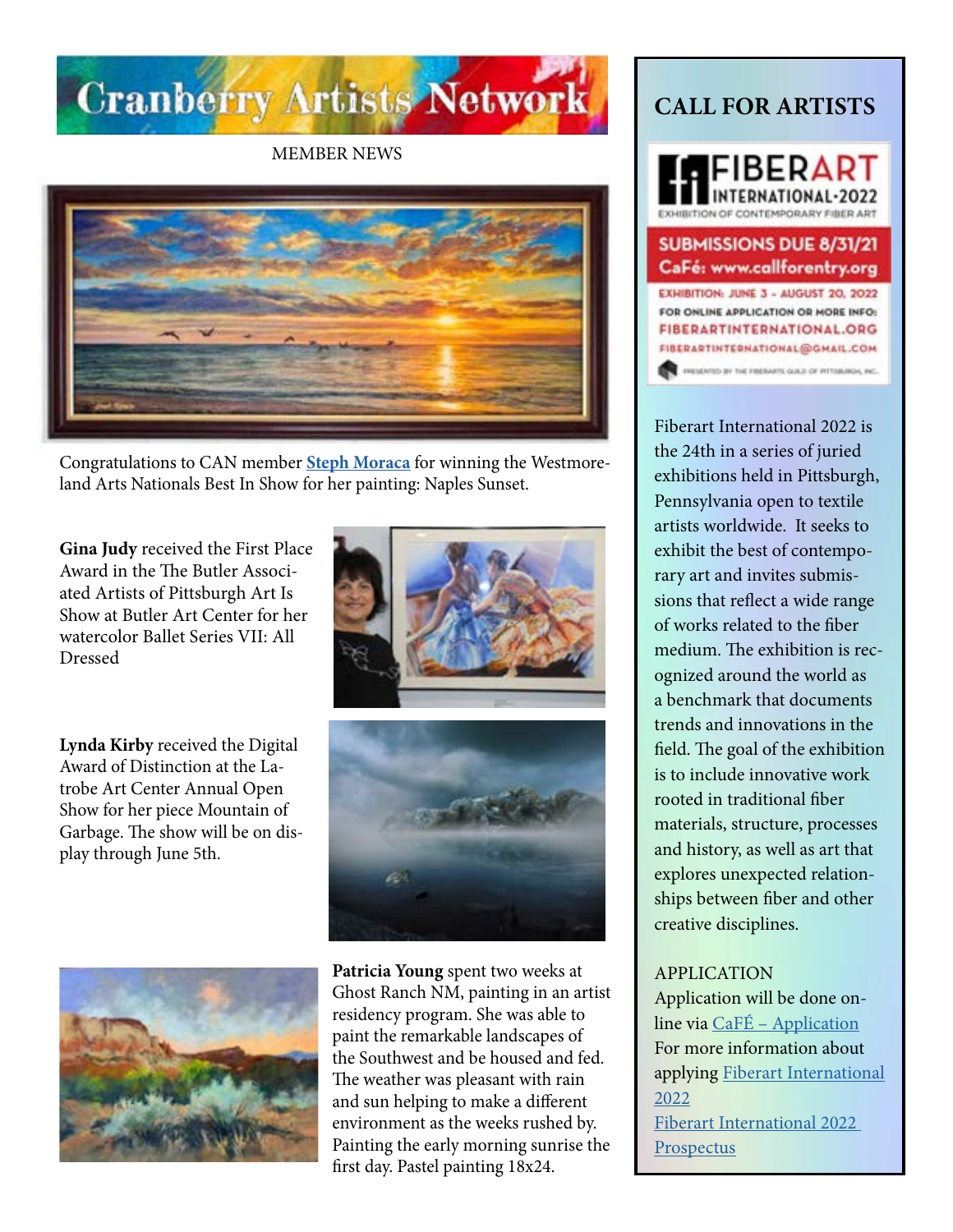From CAN Member **Lorrie Anne Minicozzi** - Portrait Society of America - Western Pennsylvania Ambassador

IT'S OFFICIAL!!! Our summer series of live figure drawing sessions at my studio in Gibsonia, Pennsylvania will begin June 6, 2021!!!!!

- The fee would be \$10 per 3 hour session and will vary weekly between clothed, costumed and nude posing.

- The current sessions are scheduled for Sunday afternoons from 1-3 pm. More sessions may be added as needed.

-The Dates Follow: June 6, June 13, June 20, June 27. July dates to come

-As advance coordination needs to occur, an RSVP for each individual session will be needed in advance.

-There will be tables and chairs, great natural and studio lighting, ample space to spread out, room for easels and light refreshment provided.

- In the interest of Covid, the models have been vaccinated and social distancing will be encouraged.

Please feel free to text or call with any additional questions 631-697-4065

## **Cranberry Artists Network**

#### MEMBER NEWS

**[Debra Tobin'](http://debratobinart.com)**s work "Earth Mother" has been accepted to be exhibited at the O'Reily Theater during Dollar Bank's Three Rivers Arts Festival this year as part of the Anthropology of Motherhood project. Exhibition dates are June 4 - June 13. AOM is a functional, hybrid exhibition that is innovatively designed as both an art space, an interactive amenity, and a place of respite for families of young children. [www.anthropologyofmotherhood.com](http://www.anthropologyofmotherhood.com)

**[Debra](http://debratobinart.com)** and **[James Tobin](http://jamestobinart.com)** will be participating in the North Hills Art Center Fire & Fiber Show June 7 - July 2, 2021. Gallery Preview Fri., June 4, 6-8pm. Virtual show live on You-Tube at 6pm Sat. June 5. Gallery Open M-F 10am – 3pm, 3234 Babcock Blvd. Pittsburgh, PA 15237 and the Hoyt Members Show 2021, June 9 – August 1, 2021 at the Confluence 214 E Washington St #3617, New Castle, PA 16101

## **Life Drawing at Gilberti Fine Art Studio & Gallery**

Sharpen your skills by drawing the human form in the company of fellow artists. We alternate both nude and costumed models. A voluntary critique follows each drawing session.

Tuesdays 10:00am - 1pm Fee: \$20

\* Email gilbertifineart@gmail.com to reserve your spot. Class size is limited.

Easels are provided. Bring your preferred drawing/painting materials.

http://gilbertifineart.com



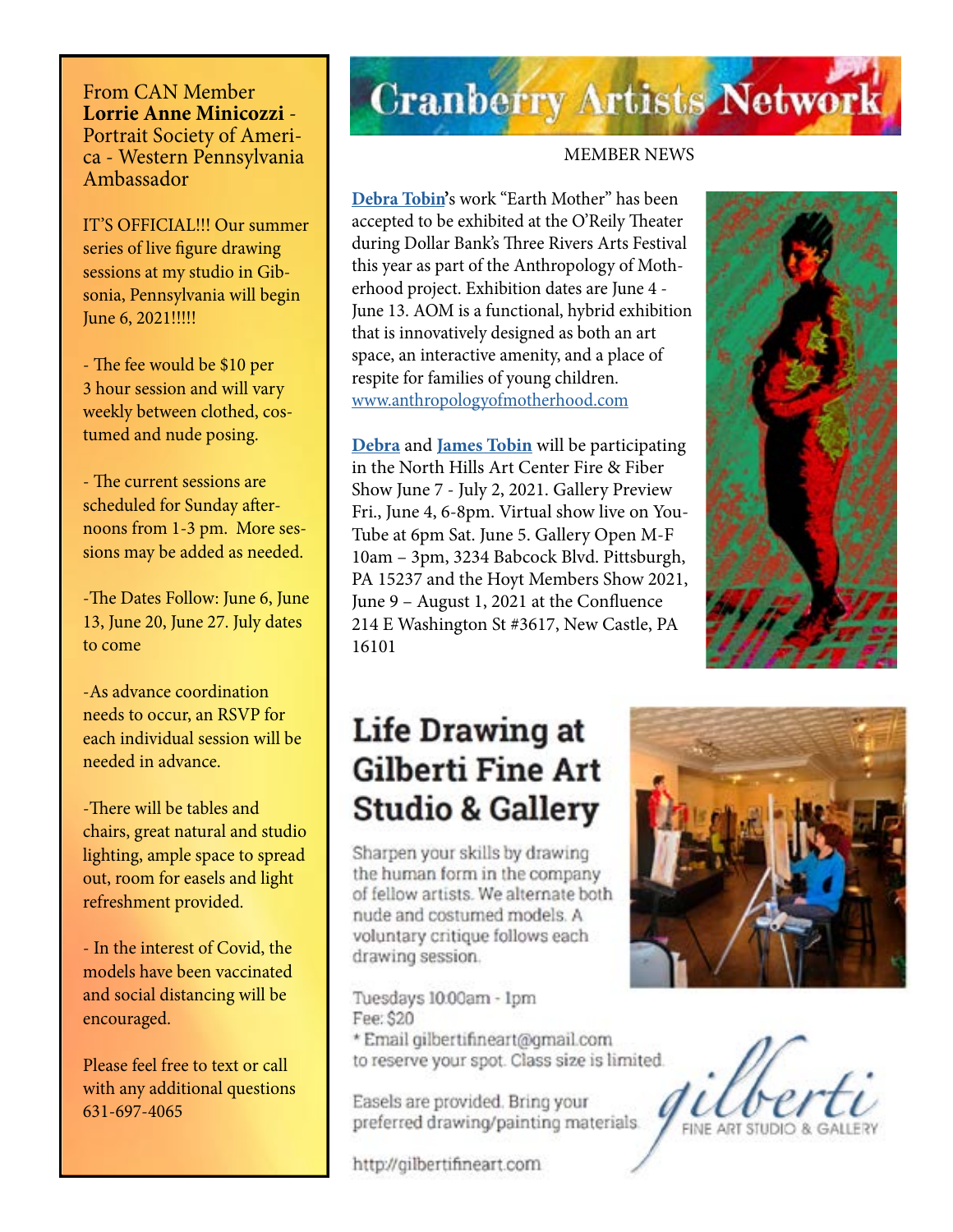

#### MEMBER NEWS



Pictures from the CAN Plein Aire group! Painting their way around the area. If you are interested in participating contact Kathy Bischak at kbischak@comcast.net for the location schedule.

















## **CALL FOR ARTISTS**

### **Building Bridges …**

#### **LAUREL ARTS 11th TRIENNIAL EXHIBIT**

**June 22-August 5, 2021**

#### **Opening Reception\* 6-8 pm Friday, July 2?**

Whether those two words are seen as verbs or nouns, think of the positivity they suggest. How might your artwork reflect a spirit of uniting people, places, ideas, or suggest a particular concern for "divisions" you recognize?

To build is active, sometimes challenging work. To bridge means reaching out to get across, to link, to connect. What would your bridges look like? Are they existing structures, or perhaps even metaphorical with layers of meaning? What would you mend, bring together, or discard? The visual interpretation is up to you, with full license to |explore your medium and imagination.

Artists are sometimes lauded as "shape-makers, symbol collectors, and entertainers," said Edgar Whitney, artistteacher. You are invited to artistically support the theme by communicating a sense of "Building Bridges."

If you have questions, please call or email Phone: 814-443-2433 Email: gallery@laurelarts.org [www.laurelarts.org](http://www.laurelarts.org)